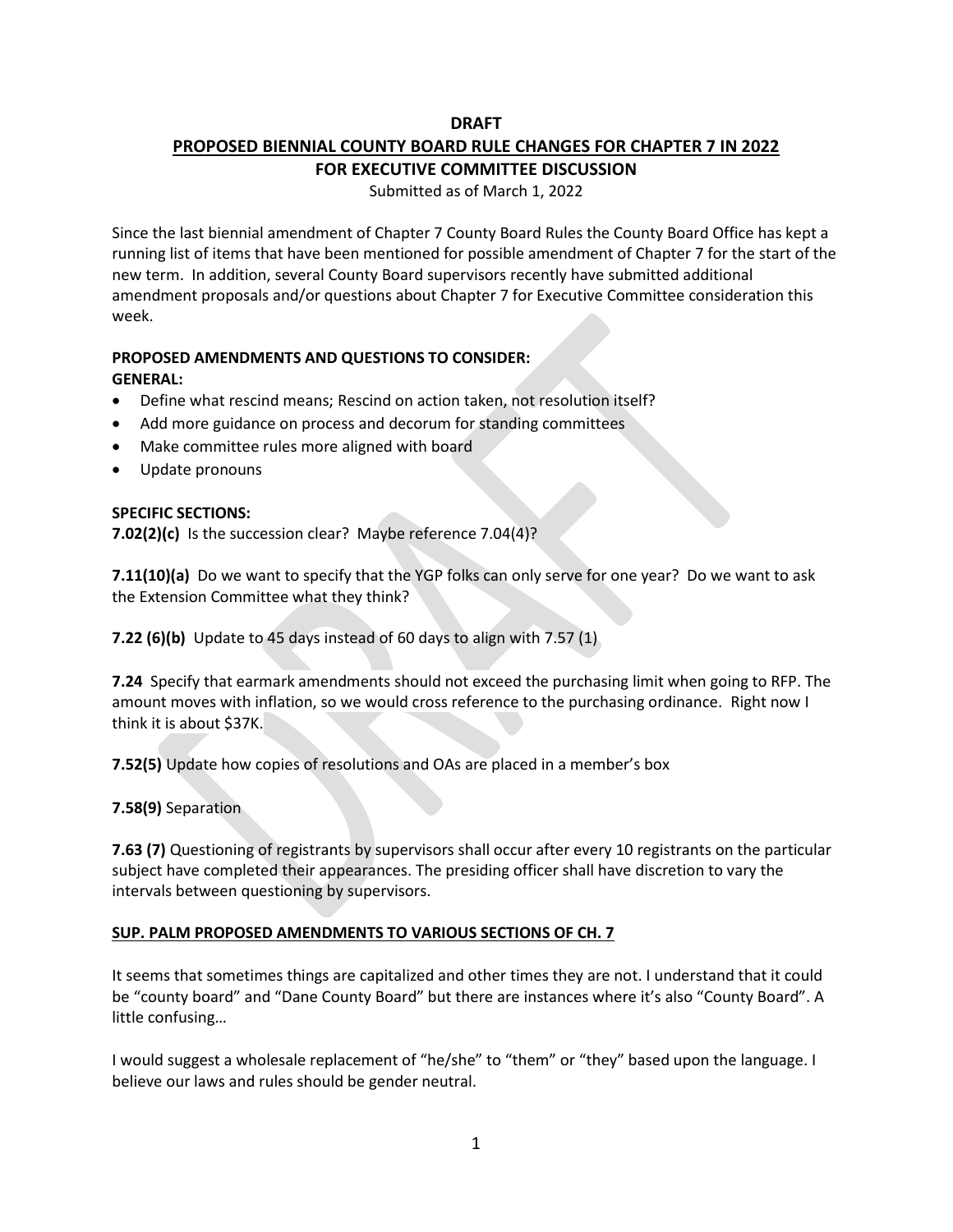**7.02 (1) (c)** - I don't understand why this is here? Employment at will for the county board officers?

**7.03 (2)** should there be any language about whether this is or is not at the consent of the body?

**7.03 (6)** does this include committees that are included in 7.20 (other committees of the board)?

**7.04 (4)** is there a mechanism for notification for absences from the county? What if a chair left the county without notification?

**7.11 (3)** should we specify that it's the chairperson of the board not the committee that determines whether the committee has five or seven members?

**7.11 (4)(a)** is one less than a quorum - is this a minimum or maximum requirement? For example, can one member (which is at least one less than the quorum) make a motion or do you need exactly this number (5 members = quorum  $3 = 2$  members; 7 members = quorum  $4 = 3$  members?)

**7.11 (11)** can we specify a more consistent time (i.e., 2 months before budget)

**7.12 (8)** regional planning bodies - elsewhere there is a modifier that it that the county is a party to...

**7.13 (9)** example of "County Board"

**7.14 (10)** the in-kind donation is to Dane County or to a supervisor?

**7.14 (14)** do we do bargaining for benefits?

**7.14 (19)** does an updated information technology strategic plan get presented by June 1?

**7.18 (2)** regional transportation planning - what about the MPO?

**7.22 (3)(a)** what is executive session?

**7.22 (6)(c)** how is an advisory vote distinguished from a non-advisory vote? Elsewhere it appears that this vote can't be taken so I'm confused.

**7.22 (11)** conspicuous written notice posted at the entrance of the location - how is this handled virtually

**7.22 (14)** I assume a blanket as opposed to a specific person is provided for with notice of virtual participation?

#### **7.225 - why not 7.221?**

**7.24(6)** can amendments to published amendments be introduced?

**7.51 (7)** "fall" is very non-specific given the technical nature of the document. Also, are there budget sessions at other times of the year?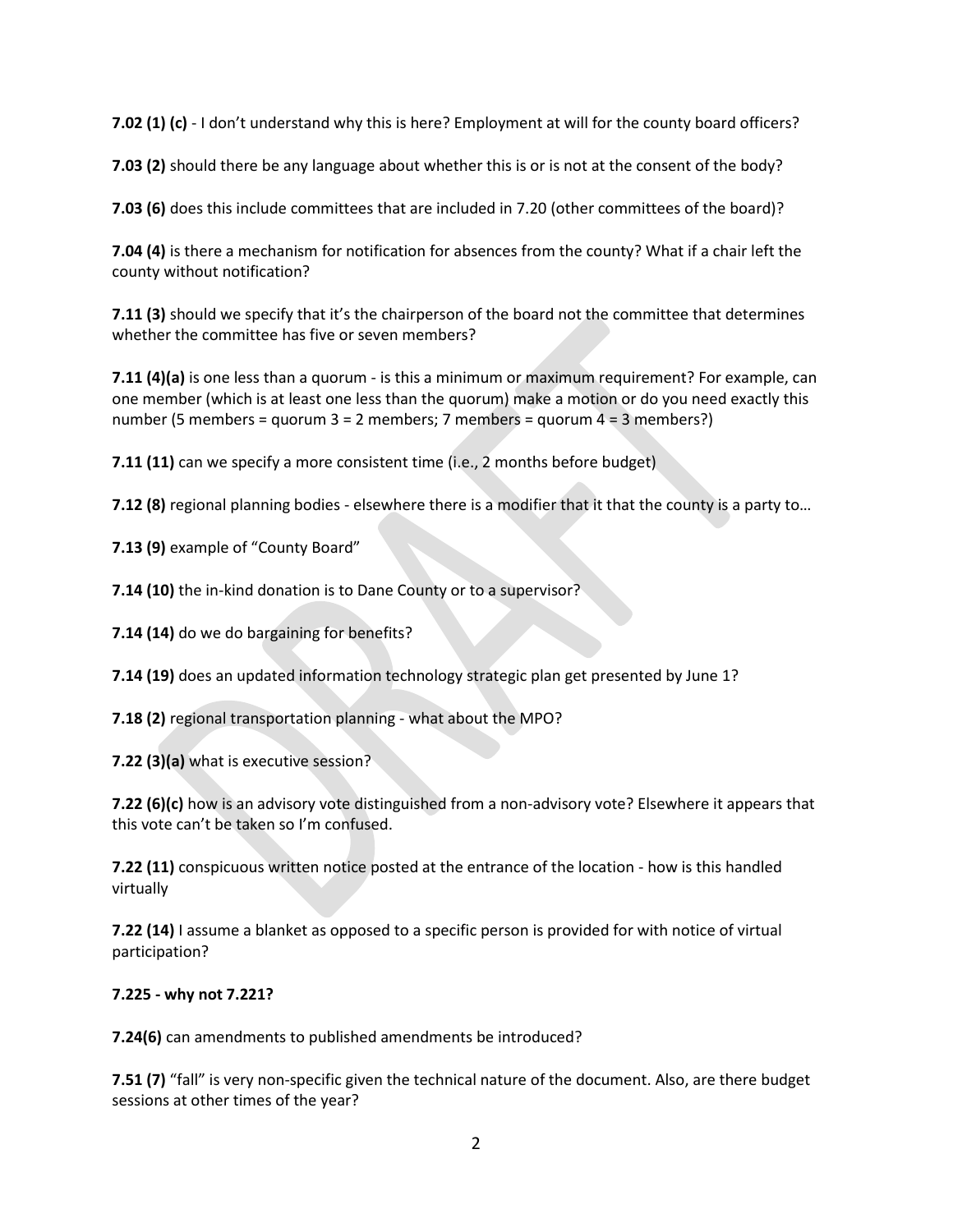# **7.53 (2) see 7.22 (6)(c)**

**7.55 (1)** personally invited by the chairperson seems specifically burdensome given that staff could also make these invitations, etc.

**7.56 (2)** so if the first committee makes a "no recommendation" then do we consider the next committee's recommendation? Isn't "no recommendation" sort of a recommendation?

**7.56 (3)** So this says that a member of the county board who wants to adopt a resolution can do so if the first standing committee makes a non recommendation?

**7.58 (8)** Robert Rules has now said that a motion made is now at the will of the body. The idea that the maker of the motion controls the motion is now antiquated and I would recommend removal of this language.

**7.62 (1)** What committee of the board is present while the board is in session? I don't understand the concept…

**7.63 (5)** So a member of the body is not able to ask a clarifying question of an expert, or the property owner, or something like that once the matter has begun?

**7.63 (6) (b)** double periods

**7.63 (9)** Is this saying the County Executive may speak on items?

**7.65 (2)** I would suggest allowing a longer period to move reconsideration than just the day, given our actions are generally made in the evening.

#### **SUP. KIEFER PROPOSED AMENDMENTS TO SECTION 7.22**

**(4)** The board and committees may conduct public meetings in the following formats:

**(a)** In-person – all members and the public attend in the same physical location.

**(b)** Virtual – all members and the public attend via teleconferencing, video conferencing, or web conferencing without meeting at a physical location. **Virtual meetings shall not be scheduled unless inclement weather, a public health emergency, a natural disaster, or other emergency prevents an inperson or hybrid meeting from being held safely.** 

**(c)** Hybrid – simultaneously held in-person and virtually.

**(5)** Open meetings shall be held in public buildings or other places, including virtual venues, accessible to the general public, including individuals with disabilities.

**(a)** Board and committee members are expected to attend meetings in person: a member must notify the chair prior to an in-person or hybrid meeting of that member's intent to attend virtually.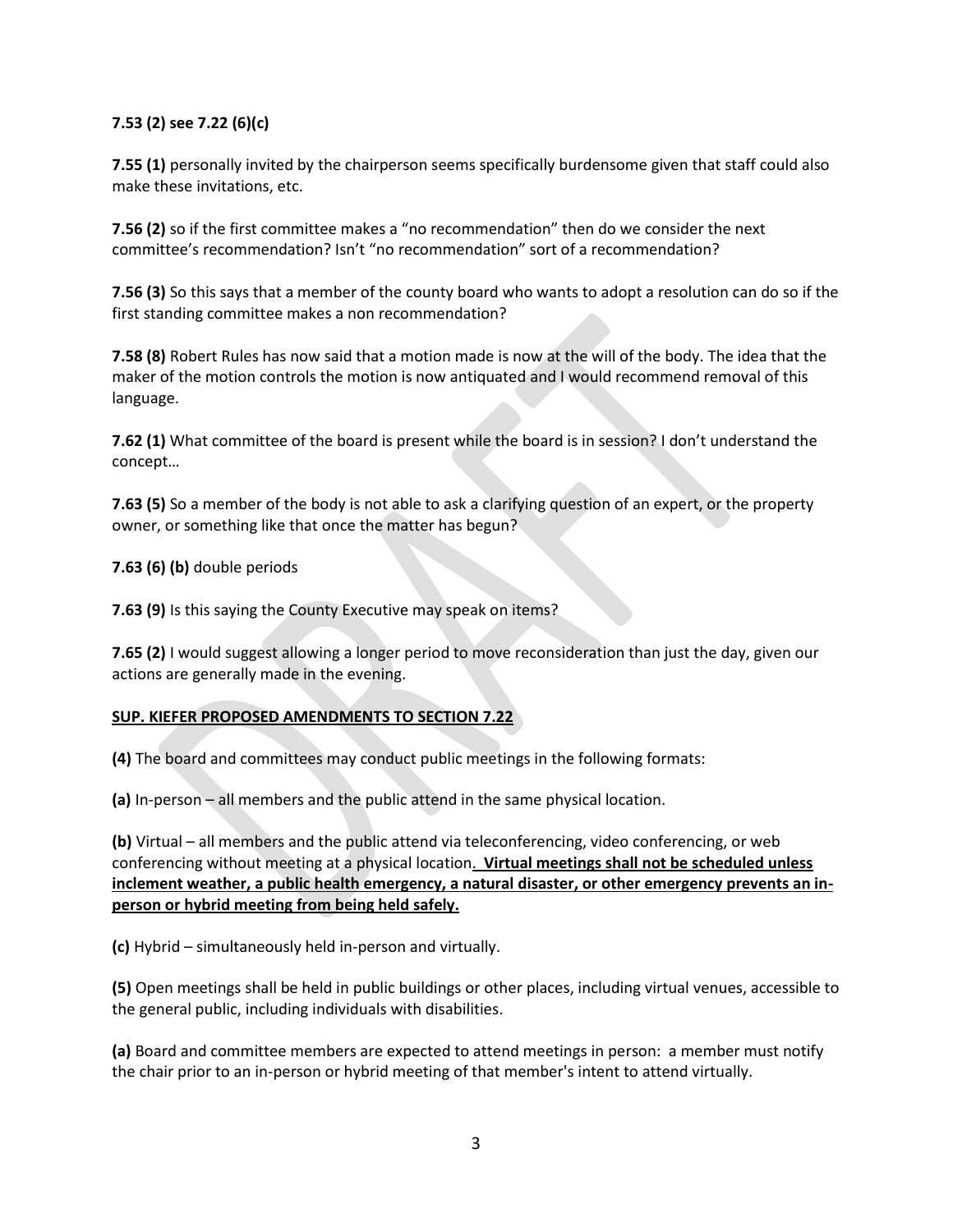**(b)** The public may participate and provide public testimony in person or virtually.

**(c) In case of adverse weather or an emergency, the chair may declare that any board or committee meeting shall be held virtually and not at a physical location with 24 hours notice and reasonable access to the public.** 

## **SUP. WEGLEITNER PROPOSED AMENDMENTS TO VARIOUS SECTIONS OF CH. 7**

# **Removing Pledge of Allegiance and Prayer from County Board Agenda 7.61 COUNTY BOARD AGENDA; ORDER OF BUSINESS.**

(1) The order of business for county board meetings shall be as follows:

A. Roll Call

1. **Prayer/**Inspirational message (limited to three minutes)

# **2. Pledge of allegiance**

- B. Special Matters and Announcements
- 1. Memorial resolutions, proclamations and special presentations (limited to ten minutes)
- 2. Appearances by the county executive
- 3. Announcements (limited to two minutes and to the announcement of a coming event or the
- introduction of an item)

4. Public hearings

C. Approval of payments The list of all bills to be presented to the board for payment shall be made available no later than forty-eight hours prior to the meeting and shall be presented to the county clerk's office and posted on the county board website.

D. Claims recommended for denial.

E. Approval of county board minutes F. Consent Agenda (items which passed all committees, boards, commissions, etc., without opposition or abstention, for which there are no amendments, and for which no requests have been made not to place on the consent agenda. Items which were reported out of committee with "no recommendation" shall not be placed on the consent agenda.)

G. Motions from previous meetings 1. Motions from previous meetings, including motions to reconsider, 7.58(11) – 7.61(1) Page 7-17 rev. 050420 rescind, place a resolution or ordinance amendment on the agenda, or override a county executive veto.

H. Reports on zoning petitions.

- I. Ordinance amendments
- J. Award of contracts
- K. Resolutions
- L. Appointments

M. Items Requiring a Two-Thirds Majority for Passage. In addition to any other items requiring a twothirds vote, any ordinance amendment or resolution creating or changing fees charged to users of services that is considered after adoption of the annual budget shall require a two-thirds vote of the county board.

N. Special order of business. All special order items will be placed in this section except that, in the exercise of his or her discretion, the chairperson may designate a time certain for such matters.

O. Such other business as the county board is authorized to conduct by law

P. Adjournment

**Requiring registrations be read into the record and provided to the County Board prior to action on an item.**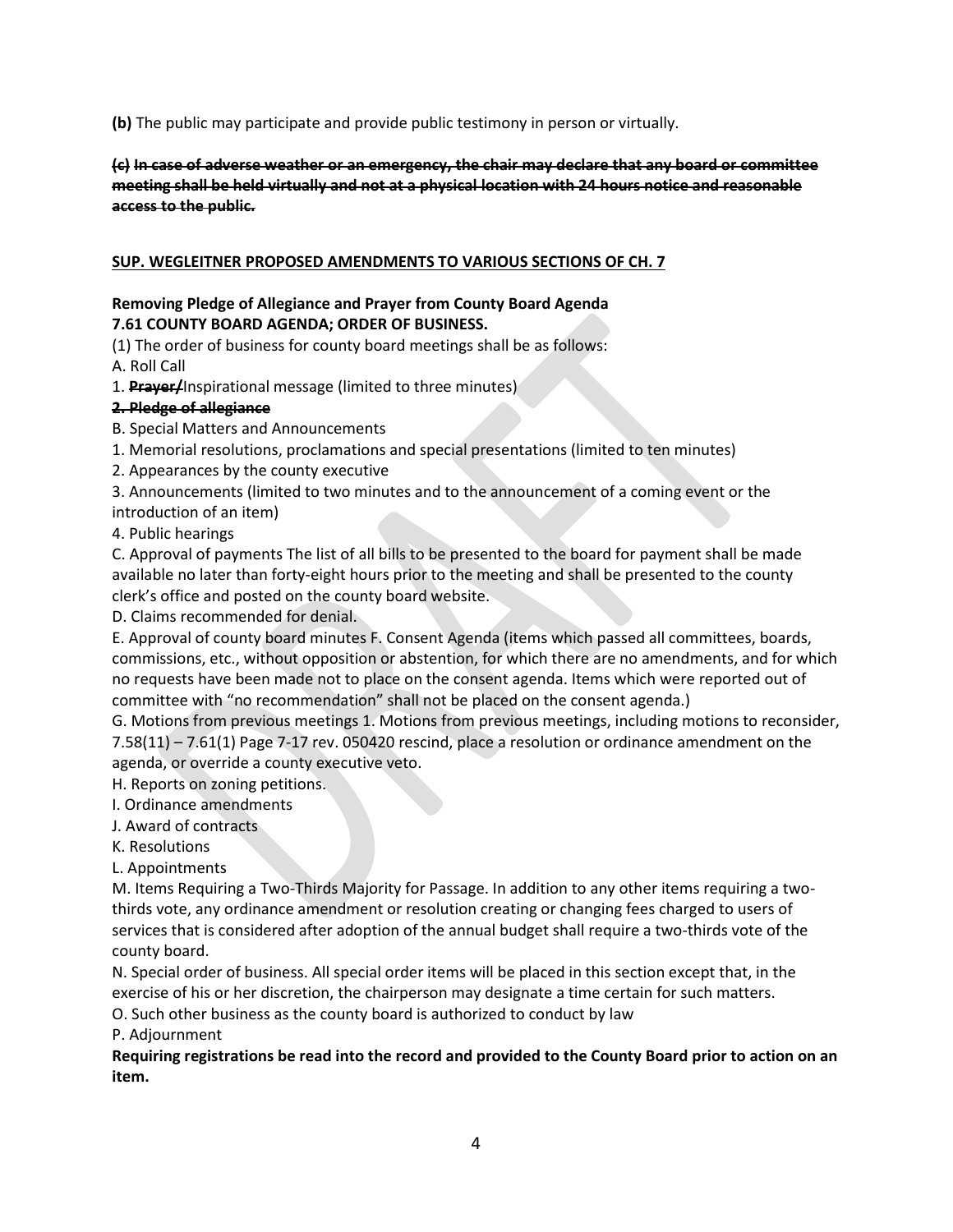#### **7.63 COUNTY BOARD MEETINGS; REGISTRATIONS.**

(4) As any particular resolution, ordinance amendment or other matter is brought before the board, the chairperson shall announce the **name, address, and position of each registrant, and the** number of registrations filed from those present at the meeting and the position of the registrants regarding the agenda item. If petitions have been filed with the county clerk prior to the meeting, the chairperson shall announce the **name, address, and position of each registrant, and the** number of petitions filed and the petitioner's positions in reference to the agenda item.

Staff shall provide a list containing the **name of each registrant, their address, and their position on the item for which they registered to the County Board prior to Board action on the item.**

**Requiring Recording of Standing Committee Meetings and Online Access to Recordings** *Amend title and create new section of 7.23 as follows.* Minutes **and recording** of meetings. **All meetings where any action is taken shall be recorded and posted online. A link to the recording shall be made available in an easily accessible format to the public through the county board's website and the committee's webpage in the legislative tracking system.**

*This change would require the recording of standing committee meetings where the committee is taking action. Sometimes committees meet at locations with technical limitations. This provision would prevent them from placing items for action on their agenda if the meeting is not recorded.*

**Expanding Public Comment Opportunities at County Board and Committee Meetings** *Require committee action to limit public comment based on numbers of registrants at individual meetings.*

#### **7.225 PUBLIC APPEARANCES AT COMMITTEE MEETINGS.**

(2) If necessary at a particular meeting to ensure public comment is received from all those interested in testifying and the committee has sufficient time to conduct all scheduled business, the committee **chairperson** may limit the time for each speaker to 3 minutes, exclusive of time allotted to questioning by committee members. **The committee shall not adopt a blanket rule to limit public comment to 3 minutes, but must approve a motion to limit time based on publicly provided information on the number of registrants for public comment at individual meetings.**

*Delete 7.225(2)(a). Remove authority to deny public comment to a member of the public if that person has already spoken on that item (e.g. an amendment).*

**(2)(a) If a committee has taken testimony on an item and the same committee considers action on the item at a separate meeting, the public shall not have the opportunity to testify if that same item appears on subsequent agendas of the same committee. Items are not considered to be the same item if a new amendment has been posted and the public has not had the opportunity to testify on the new amendment.**

# *Delete the second sentence from 7.51(7). Remove authority to deny public comment at County Budget meetings.*

(7) During the fall budget session, the county board may designate meetings at which no matters other than the annual budget may be considered. **At such meetings, no public testimony or registrations shall be taken, provided a public hearing has been held on the budget prior to the budget meeting.**